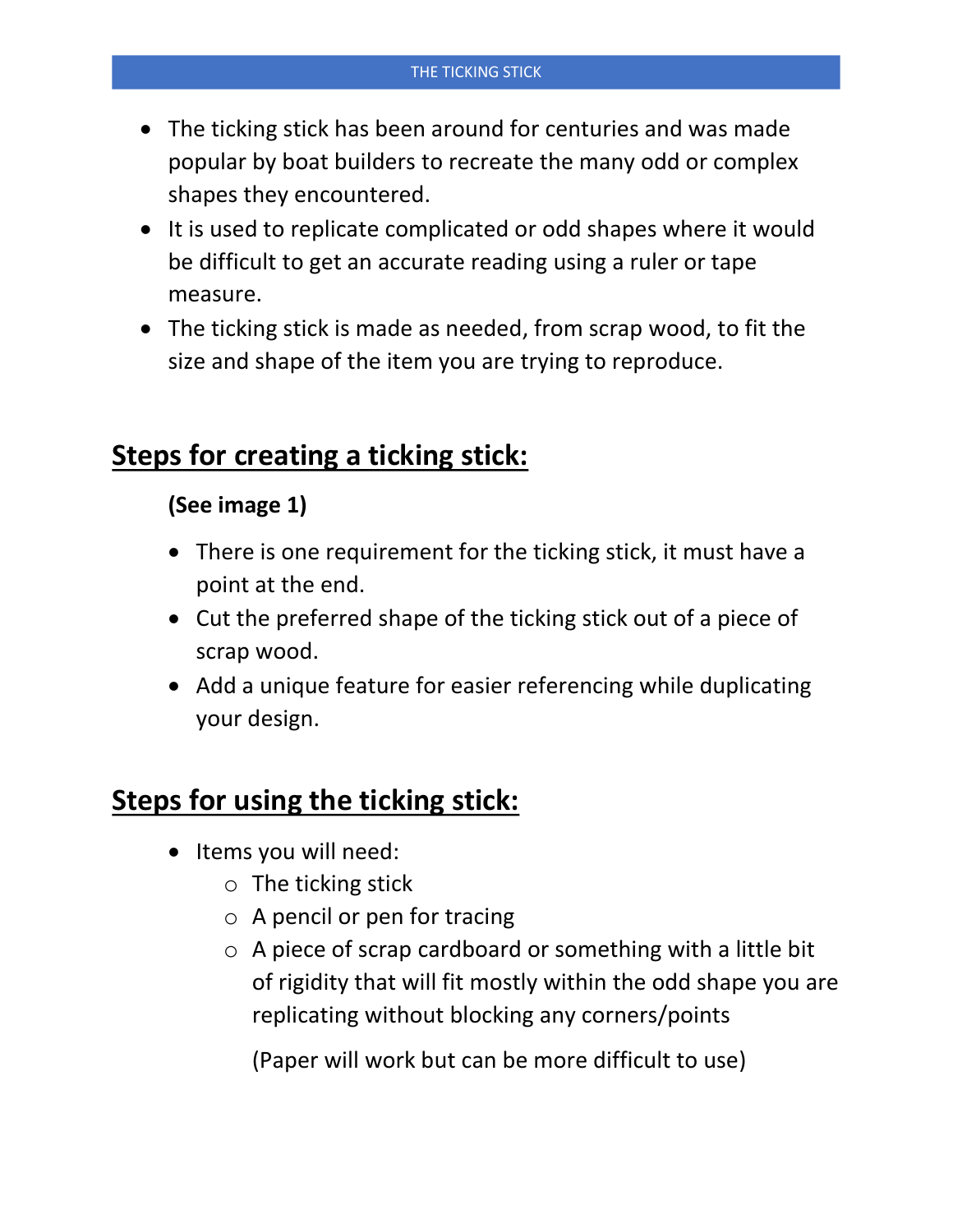- o Tape, small nails, or tacks to hold your cardboard in place (double sided tape works well)
- o A piece of scrap wood large enough to cover the entire odd shape you are reproducing

## **(See image 2)**

- 1. Place the cardboard over the odd shape to be traced ensuring all corners/points of the shape are visible.
- 2. Secure the cardboard in place with tape, nails, or tacks.
- 3. Place the ticking stick on the cardboard with the point in the first corner of the odd shape and trace the ticking stick outline onto the cardboard.
- 4. Repeat step 3 until all corners have been traced (it helps to number the traced patterns).

*NOTE: The more "ticks" you make along your pattern the more accurate it will be, but the patterns will also be harder to see on the cardboard. Also, curved patterns can be duplicated by putting the "ticks" closer together along the curve.)*

#### **(See image 3)**

- 5. Transfer the cardboard with tracings on it to your scrap board, ensuring all points will fit within the board perimeter and tape/tack the cardboard down.
- 6. Place the ticking stick within each tracing and mark points at the end of the stick for each traced pattern.

#### **(See image 4)**

- 7. Remove the cardboard and, using a ruler or straight edge, connect the dots to form your shape. And VOILA… You have replicated your odd shape!!!
- 8. Cut out and fit the pattern into your odd shape!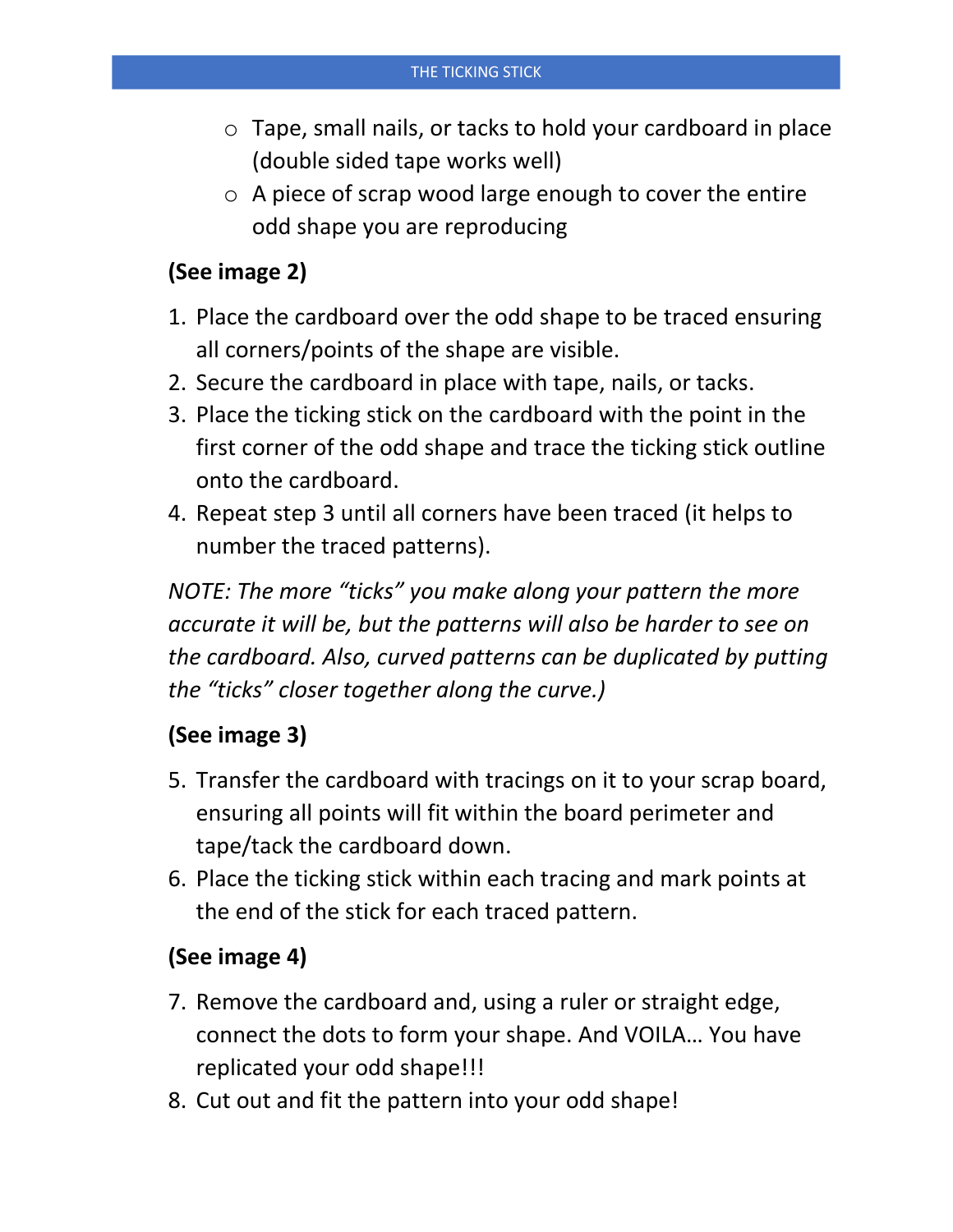

The point is required for The point is required for marking your "ticks". marking your "ticks".

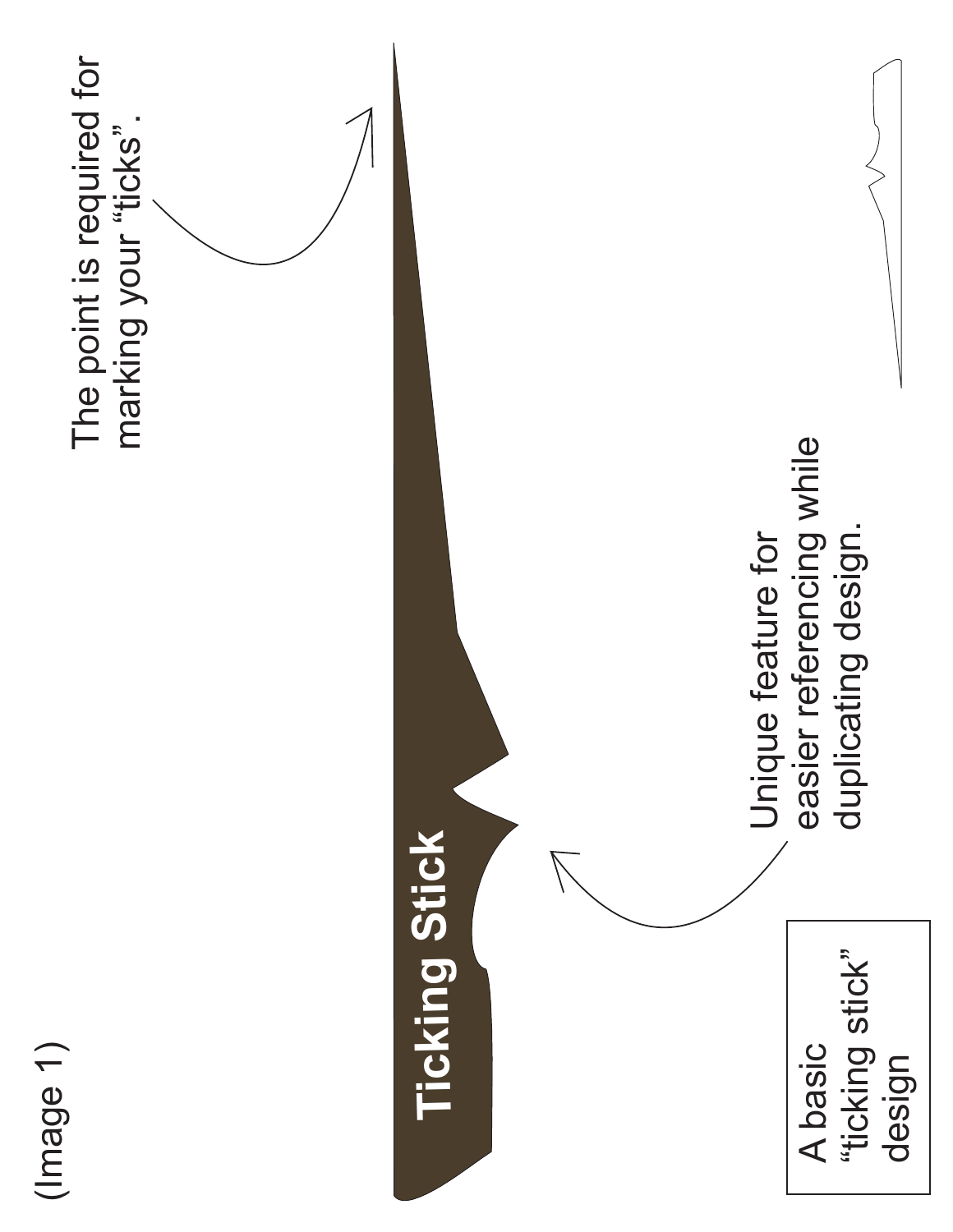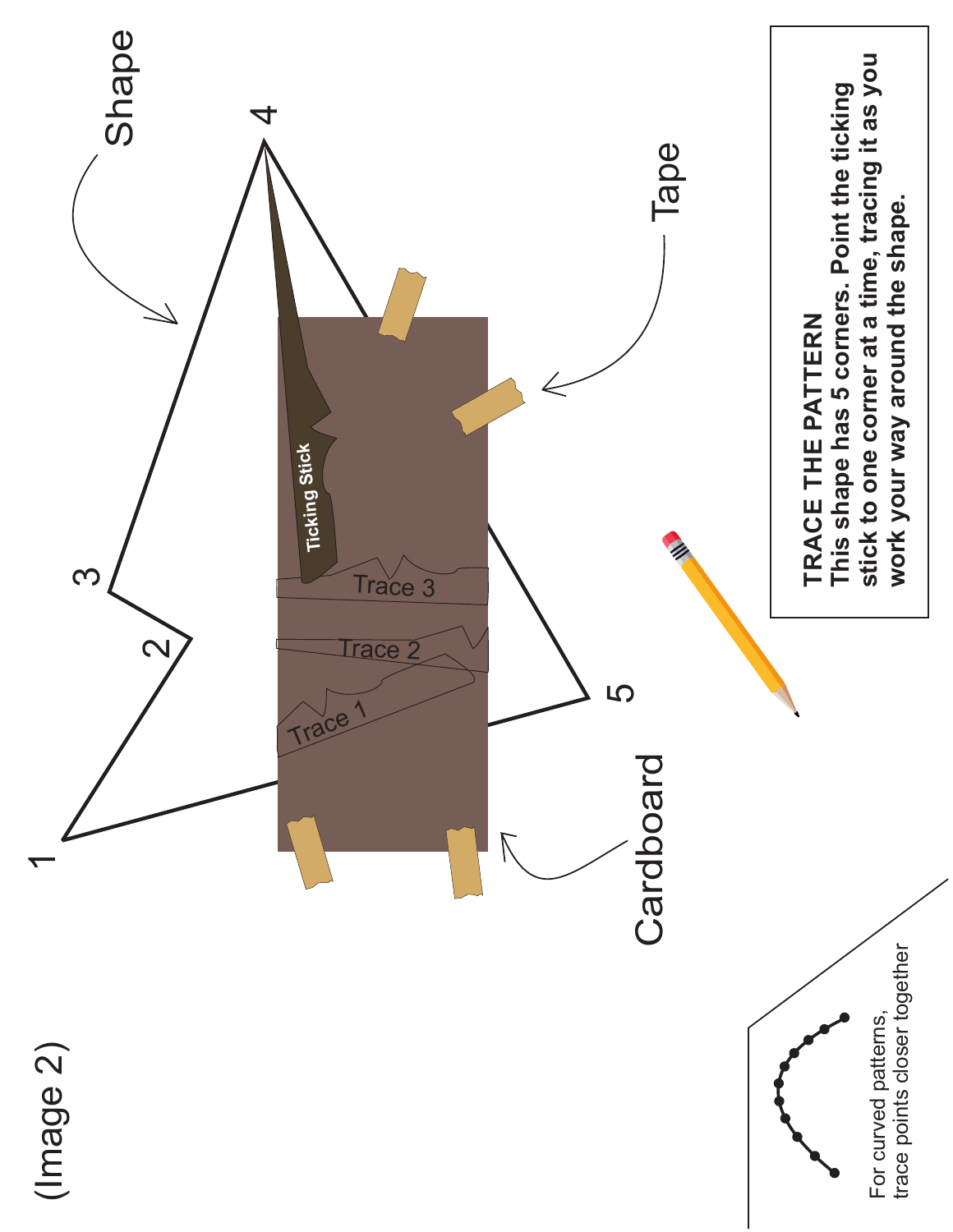